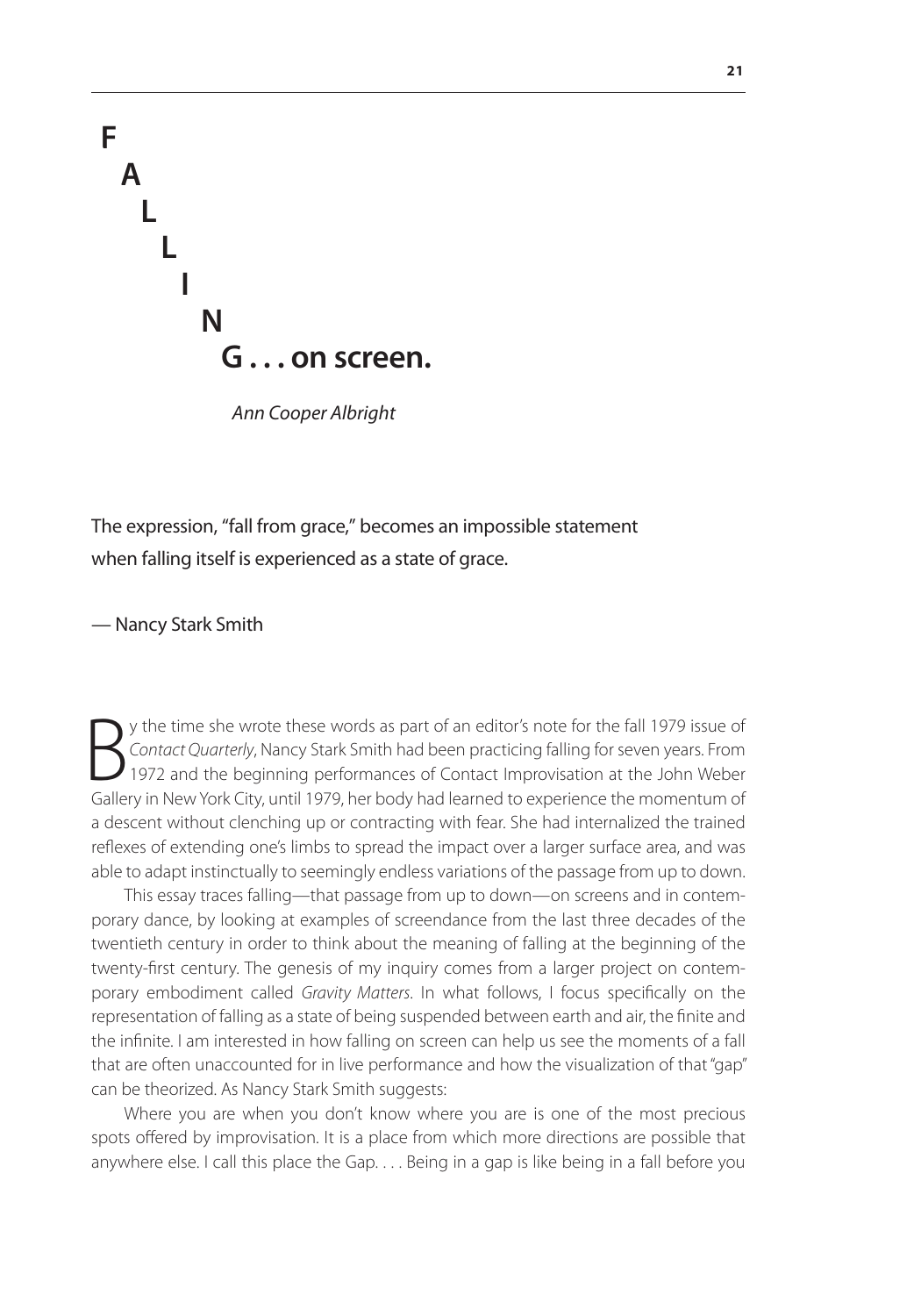touch bottom. You're suspended—in time as well as space—and you don't really know how long it'll take to get 'back.'1

Because screendance is able to visualize that suspension in time as well as space, it may in fact, help us to think about aspects of falling off the screen, in situations where gravity really does matter.

What I share with my screendance colleagues, whose writing is included in this inaugural issue of *The International Journal of Screendance,* is an interest in delineating the interconnected spheres of screen technologies and dance. Indeed, the parallel development of early cinema and modern dance at the beginning of the twentieth century highlights their mutual influence. As many books and articles attest, both art forms shaped new ways of seeing the kinesthetic dimensions of a visual experience. Oddly enough, at the turn of this century, even as new technologies of editing and distribution were making screendance ubiquitous, an anachronistic nostalgia for the presence of a live, unmediated body took hold in some areas of the dance field and set up an unfortunate opposition between "real" dancing bodies and their filmed images. My research in both early- and late-twentieth-century dance has convinced me that this attitude does not account for the important and fruitful exchanges of movement information between the two genres. I believe that screens can influence how we think about live bodies, just as the dancing bodies have revolutionized movement on camera. One of my purposes here is to chart the ways that film and video help dancers see what they are doing, making visible moments of a fall that were previously unavailable to analysis. This iconography of the space *in between* up and down is elaborated by an approach to falling on screens that shifted historically from act (in the 1970s), to impact (in the 1980s), to suspension (in the 1990s), to a leveling out of the difference between up and down in the (2000s).

The evolution of Nancy Stark Smith's falling paralleled the development of Contact Improvisation. In 1972 when a crew of assorted college students and dancers (including Stark Smith) were experimenting under the guidance of Steve Paxton, Contact looked like an exercise in throwing and catching bodies that mostly crashed to the ground on the large wrestling mat. By 1979, the form had evolved into a major influence on contemporary dance, with a professional group of teacher/performers and an ever expanding collection of skills—falling being a primary one. During the week-long, tenth anniversary series of performances at St. Marks Danspace in New York City (1983), the signature virtuosic moves of Contact Improvisation—spinning shoulder lofts and falls that looped to the floor only to cycle back up into the air—were much in evidence.

Interestingly enough, much of this early work was documented by Steve Christiansen on video (open reel half-inch), and the edited complications of this material in *Chut*e (1975) and *Fall After Newton* (1987) are well-known and widely distributed. Although each video has spoken narration by Steve Paxton, describing the development of Contact Improvisation, they differ radically from one another, both in terms of content and editing. *Chute* is essentially a ten-minute distillation of seventy-five hours of practice for the first Contact Improvisation concert in June 1972.<sup>2</sup> The video is grainy black-and-white footage, shot close to the dancers. In this early collection of different exercises, we see a bunch of young people trying out the possibilities of launching one's body into the arms of a partner. These experiments with catching, falling, and dancing in physical contact often end up in awkward positions or clunky splats. The overall feeling of the work has a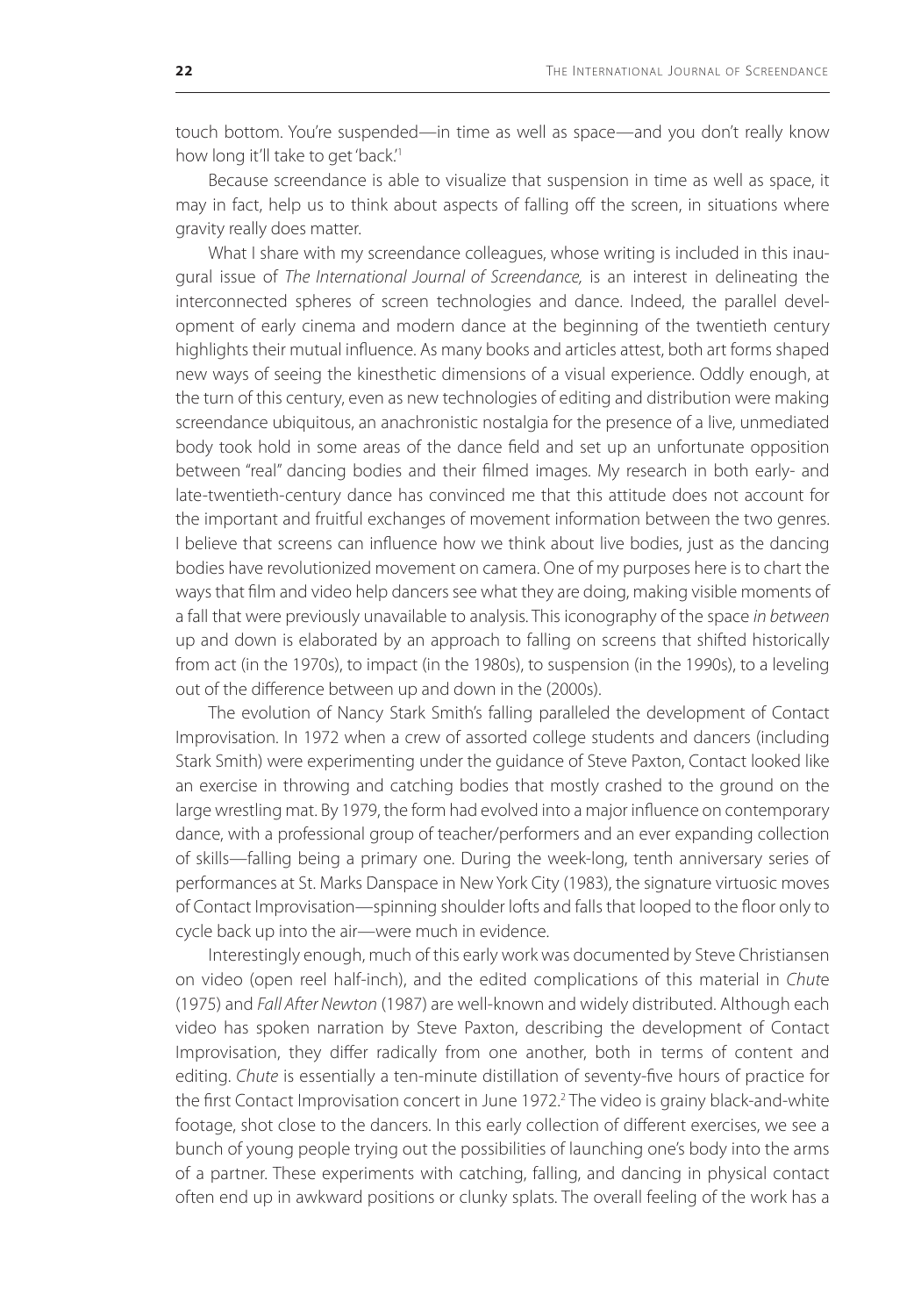palpable sense of curiosity, a frankness with failed attempts that seems to say, "Well, that didn't work, let's try again."

*Fall After Newton*, in contrast, is elaborately and smoothly edited. The video traces eleven years of Contact through an almost exclusive focus on Nancy Stark Smith's dancing.<sup>3</sup> The preface to the transcript of Paxton's authoritative narration (included in the commercial video) explains: "The great fortune of having video coverage of performances from the very beginning offered the possibility of examining one dancer's development and looking for corresponding growth in the dance form itself." The video begins with over a minute of Stark Smith perched on Paxton's shoulders as he spins quickly. This long sequence from 1983 sets up the implicit narrative of virtuosity, as both the text and the editing also showcase Stark Smith's spectacular dancing, particularly her falling. As the viewer is treated to an extraordinary series of smoothly layered shots of Stark Smith falling from the shoulders of Curt Siddall, Steve Paxton, and Danny Lepkoff, Paxton notes: "Higher momentum brings new areas of risk. In order to develop this aspect of the form we had to be able to survive it." Stark Smith's falls are looped together into one long sequence, phrases with regular pauses, and then in slow motion, before returning to real time.

The final section includes several slow repetitions of a particularly intense fall where Stark Smith lands directly on her back. Although the fall is slowed down to demonstrate Paxton's narration ("During this very disorienting fall, Nancy's arms manage to cradle her back, and this spreads the impact onto a greater area. And she doesn't stop moving. That helps to disperse the impact over a slightly longer time,") the viewer can still see the impact reverberate through her body, even as she rolls (now in real time) out of it and keeps dancing. Paxton's unintentionally patronizing comment "She doesn't seem bothered," elicits snorts and laughter from my students every time I show the video. And yet, the slow motion repetition, combined with Paxton's articulation of how to survive that moment of disorientation, really help my students to visualize the possibility of expanding their attention within a fall. As Stark Smith relates in her editor's note: "When I first started falling by choice, I noticed a blind spot. Somewhere after the beginning and before the end of the fall, there was darkness." Working backwards from image to sensation, viewers can learn how to stay in the light, from her example.

The slow-motion falling on screen that is a hallmark of *Fall After Newton* has a precedent in televised sports. From the early days of the Wide World of Sports, where the "thrill of victory" was always paired with "the agony of defeat"—a shot of a skier or runner wiping out in spectacular manner—to the almost animation-like effect of high definition instant replays, mediatized sporting events have always broadcast slow-motion falls. More and more, these shots, like the slow-motion gunshots in popular movies, transform something essentially awful into an abstractly beautiful effect. In sports, however, the camera usually returns to the live action, with scenes of the player being carted off the field, and pans to the worried look on the coach's or girlfriend's face, before cutting to a beer commercial. Slowmotion replays are now habitual in professional sporting events, especially in basketball, where even at live games, most of the viewers are watching the enormous screens to see what "really happened" in those split seconds before the foul. Early on in the development of the work, Steve Paxton once compared watching Contact Improvisation to watching sports, where you watch with a relaxed attention until some exciting move pulls you to the edge of your seat.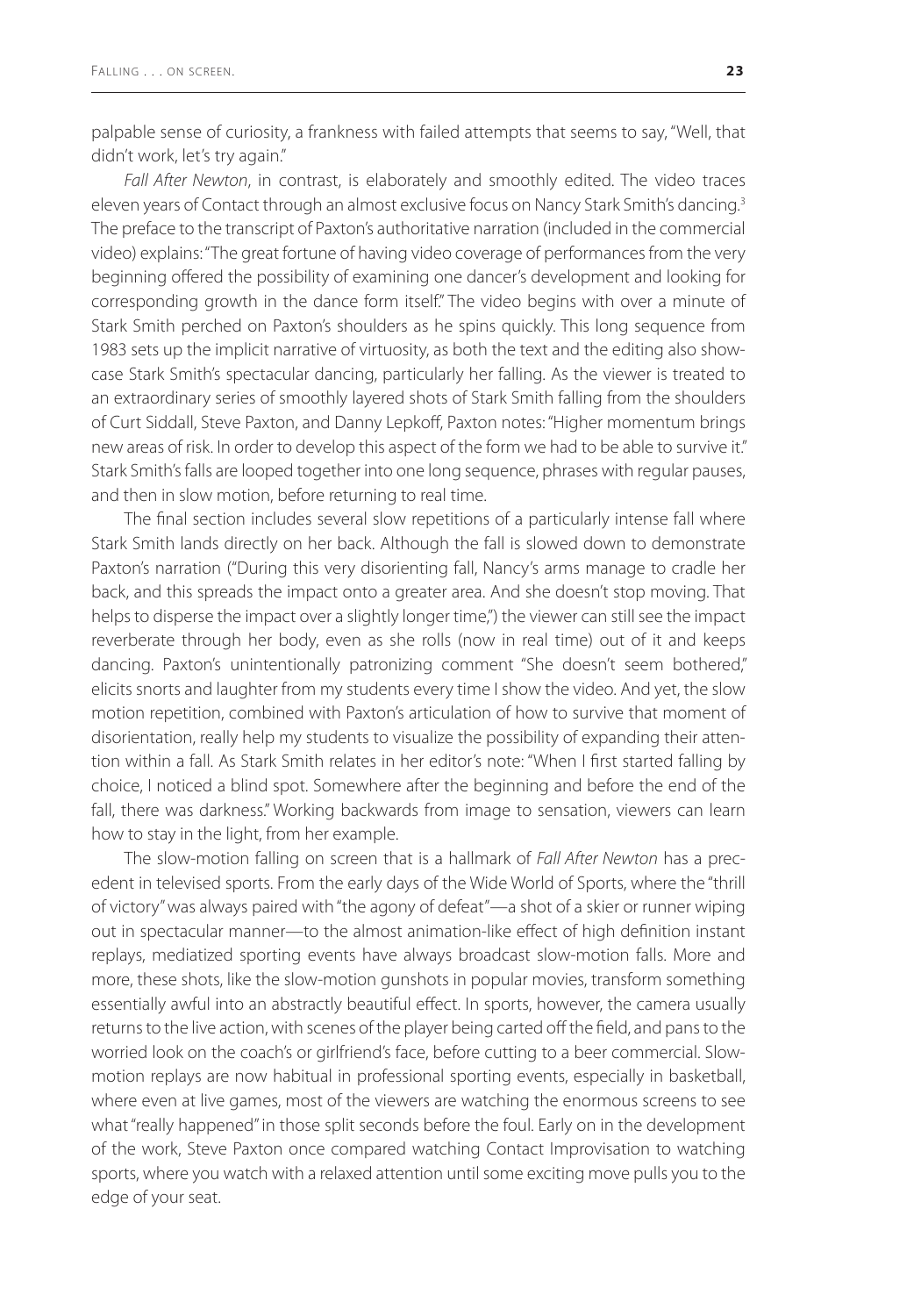This comparison between sports and dance, and their media legacies, is more than coincidental, of course. During the late 1980s and the 1990s, certain genres of contemporary dance (what I tend to call the Euro crash-and-burn aesthetic) highlighted a physically virtuosic, intensely driven body. Édouard Lock's company La La La Human Steps from Montreal is one well-known example of this approach to the human body, this side of the Atlantic. His main dancer, Louise Lecavalier, has the profile and attitude of a prima ballerina cum rock star, and it is her extraordinary dancing that drives his increasingly "mega" media extravaganzas such as *Infante, C'est Destroy*. Produced in 1991, (choreography is much too plebian a term for what actually transpires onstage) this "dance 'n' rock" event toured internationally for several years.

Throughout this nonstop seventy-five minute spectacle, Lecavalier's body—both its hardened aerobic energy and its filmed image—is continuously on display. Pitted against the pounding sounds of Skinny Puppy, Janitors Animated, David Van Tiegham, and Einsturzende Neubauten, her dancing uses the driving beat of the music to stretch dance movements to the outer limits of physical possibility and endurance. Over and over again, Lacavalier launches her body across the stage, flying through the air like a human torpedo. She gets caught by another dancer, thrashes around with him for a while, then vaults out of his arms, only to rebound back seconds later. Her body spends more time catapulting horizontally than it does moving vertically. Sometimes she is caught and guided to the floor by her partner (as in Stark Smith's falls), but most of the time her body is so tightly coiled that she practically bounces off the floor and back into another lateral vault.

In another context, I have analyzed with some care the heavy metal iconography and gender dynamic of *Infante C'est Destroy*.<sup>4</sup> I return to this work now with a slightly different intent. For the purposes of this essay, I am curious about the contrast between Lacavalier's dancing and the filmed images of her naked body falling slowly through the space in the second half of the show. After we have seen Lacavalier and her various sidekicks slam their bodies relentlessly around the stage (think of the physical equivalent of a heavy-metal guitar solo), an enormous screen slowly descends across the front of the stage. At first, the film shows Lecavalier clothed in a medieval suit of armor, complete with sword (à la Jeanne d'Arc), and then later falling naked through a vast, bleak space. There is no coherent narrative in this short surreal film. Jump cuts inexplicably move her from a figure of power (the knight), to a woman bleeding, to a Christ-like transcendence. She is aggressor, victim, and saint; all the while imaged in larger than life celluloid.

Yet in the moments when she is falling through space, there is an otherworldly calm that envelops the audience. These moments are completely detached from the events onstage. Although her blond hair and alabaster skin are recognizable, Lacavalier's body is transformed on the film. She floats peacefully on screen, supported by the digital technology that allows her image to transcend gravity. She is falling on screen, but falling in such a suspended atmosphere that she seems to be evaporating. Then she lands. Shot from underneath a glass floor (à la filmmaker René Clair's Entr'acte), the impact is clear. We see her land on all fours, breasts bouncing, hair flailing. The shot is repeated, several times. Although the slow-motion editing mutes the jarring effect of her return to gravity, the audience still experiences a visceral reverberation of that jolting sensation whose effects are nonetheless clearly visible. What makes this sequence particularly eerie is the fact that we do not see the chain of events that led from her floating to landing. We see her suspended,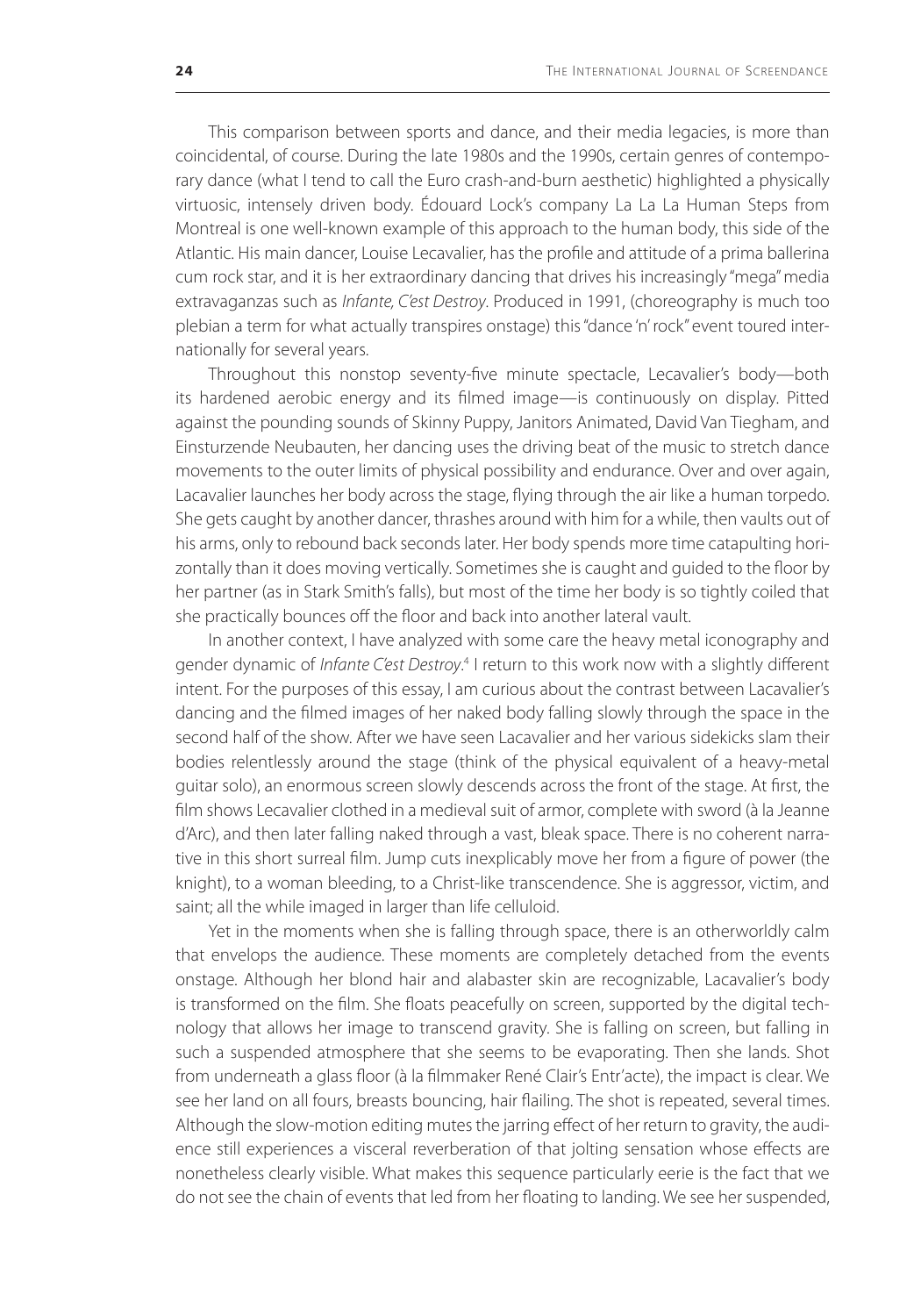but we don't see the real momentum of her fall, only the seconds before impact. It is like the story of Adam and Eve, without the apple. The image of her strong, yet vulnerable, naked body resting in air at one minute and then hitting the ground the next is both disturbing and bizarrely beautiful.

The American equivalent of La La La Human Steps is Elizabeth Streb's company Ringside. Over the past twenty-five years, Streb has been involved in making pieces that focus the audience's attention on how a human body (or bodies) interacts with various kinds of equipment such as poles, balls, hoops, plexiglass walls, a board-on-wheels, a coffin-like box suspended sideways in the air, two 4'x8' birch plywood panels, trapeze harnesses, various kinds of adult-sized jungle gyms, and a trampoline which can catapult people up to thirty feet in the air. Streb's dancers hurl themselves through space, slamming their bodies into the various pieces of equipment. Although the fierce physicality and built-up muscularity, as well as the way her dancers vault through the air, are analogous to the dancing in La La La Human Steps, Streb's work is much plainer, with a lot less theatricality, a lot less "attitude," and a lot less pretension than Lock's mega-spectacles. Typically in a Streb concert, one walks into the theater while the technicians are testing and adjusting the equipment. The dances start with the dancers casually walking on stage, shaking a limb here and there to loosen up, and preparing themselves as if for a race or some kind of sporting event. Once they have arranged themselves and glanced around to see if everyone is ready, the dancers launch into whatever physical challenge is being attempted in this particular dance.

More recently, Streb has been working with layering the movement tasks that are a signature of her work with real-time video projections. Her 2003 piece, *Wild Blue Yonder*, which was commissioned as part of a 100<sup>th</sup> anniversary celebration of the Wright Brothers' first flight, juxtaposes the real flight of the dancers swan-diving off a large trampoline and landing on a thick gym pad with the manipulated images of their shadows.<sup>5</sup> Like many of Streb's works, this dance focuses on bodies flying and falling though the air. The physical stamina of her dancers is breathtaking and yet the relentless repetition of their stunts tends to dull the impact of those extraordinary feats.

*Wild Blue Yonder* begins with the dancers entering the performance space and lining up on a ledge in between the scrim and the trampoline. As they jostle and adjust their spacing, the audience sees glimpses of their shadows projected against the twilight blue scrims. First one, and then another, and another dancer jump off the ledge and onto the large trampoline, which catapults them up high into the air. Arms spread out to their sides, the dancers swam dive down, bracing themselves at the last moment as they hit the crash pad. Their acts are spectacular, but it is the image of the dancers' shadows—those black alter egos—that is most riveting to watch. Suspended in the air for a moment, they really do look like airplanes.

Bit by bit, the dancers speed up, launching themselves one right after the other like the finale of the fourth of July fireworks. As more and more bodies take to the air, their shadows become erratic and unpredictable, often times staying on the screen long after the live body has landed. Sometimes the shadows will introduce a new movement motif, a flip or a pike turn, until eventually the images on screen take on a life of their own. This choreography of shadow and video image is infinitely more fanciful and varied than that of the live dancers, who must inevitably contend with the call of gravity that abruptly brings them